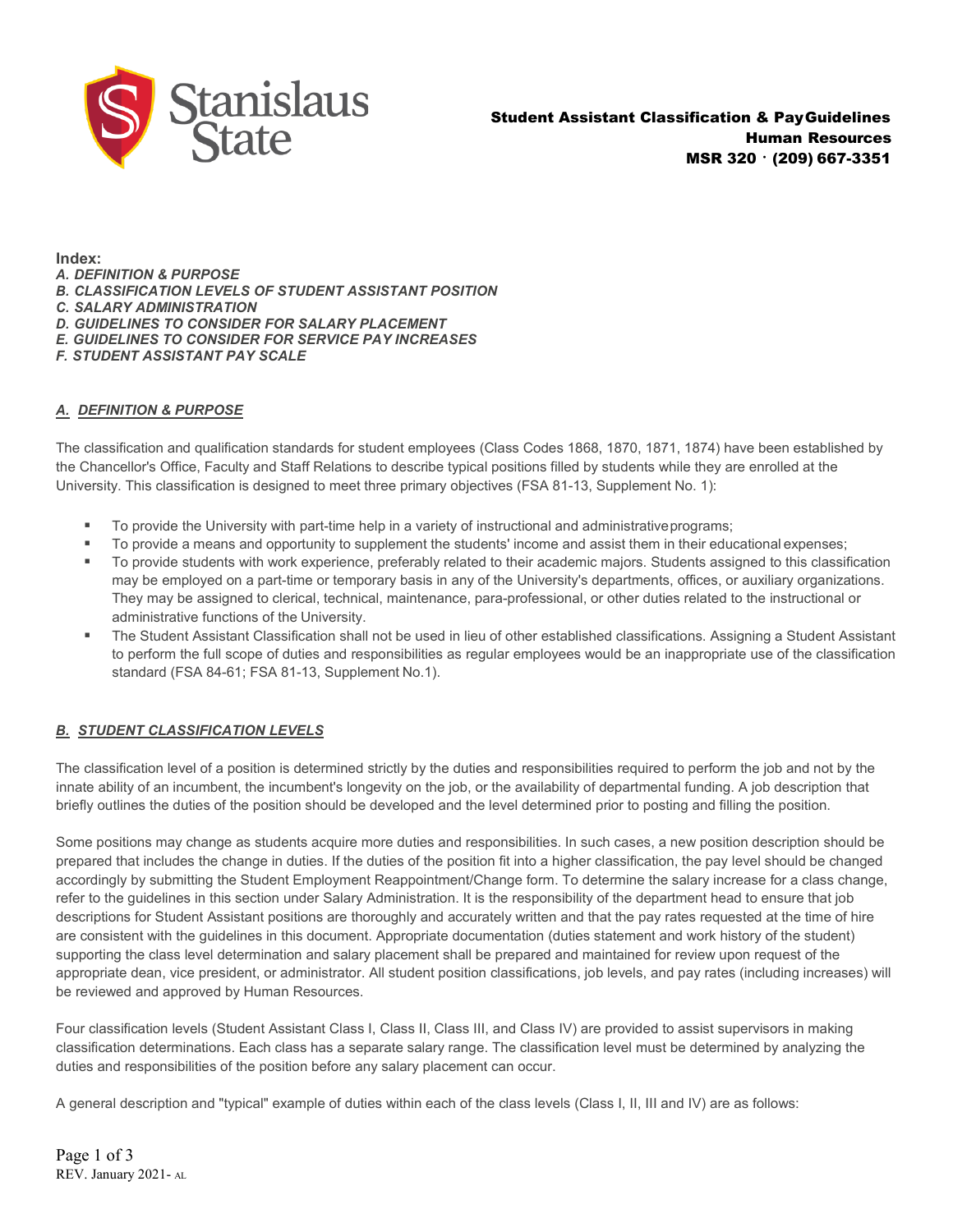#### Minimum\* Maximum\* *STUDENT ASSISTANT, CLASS I \$14.00 - \$15.45*

This level includes jobs which are learned relatively quickly, do not entail a great deal of responsibility, and do not require specific skills, education, knowledge, or experience. Such positions are routine and repetitious and can be learned after a brief orientation. The subject matter is non-technical and uncomplicated. The work involves little or no independent judgment, problem solving, decision making, or recommendations. At this level, incumbents may work under immediate supervision. However, given the routine nature of the duties, only general supervision may be necessary once the assignments have been learned.

Examples of duties at this level are filing, general clerical and receptionist duties that do not require specific skills, stocking shelves, delivering office supplies, sorting and delivering mail, shelving books; beginning grounds workers, custodians, and general maintenance workers, trainees in laboratories and libraries, and graders who utilize answer keys.

### Minimum\* Maximum\* *STUDENT ASSISTANT, CLASS II \$14.85 - \$16.40*

This level involves higher level skills and/or responsibility or occupational skill. These jobs are routine and require some prior experience, training, or knowledge. At this level, incumbents receive general supervision. Close supervision is exercised when performing work out of the normal routine.

In addition to routine tasks, incumbents can plan and complete detailed assignments, use independent judgment, and make decisions about completing work assignments within designated timelines.

Examples of assignments at this level are clerk-typist (35-55 w.p.m.), cashiering, accounting clerical, data entry and word-processing, apprentice trades, trained grounds workers and custodians, locksmith assistants, drafting or graphic assistants, trained library assistants, and lab assistants requiring skill and knowledge.

## Minimum\* Maximum\* *STUDENT ASSISTANT, CLASS III \$16.00 - \$17.80*

At this level, prior job related skills, knowledge, and/or education, experience, and responsibility are required. Students employed at this level will usually be experienced upper division students. Assignments at this level require specific training, skill, experience, and/or knowledge. The nature of the work is semi-skilled or technical, requiring use of independent judgment. Work at this level is varied in subject matter and may include skilled laborer jobs. Assignments may also include technical trouble shooting or problem solving of a routine nature that requires application of some specialized body of knowledge. Students at this level may lead/coordinate the work of other Class level I or II students. Incumbents are expected to work at a higher level of independence.

Examples of functions at Class III include research, laboratory assistance, library assistance, advanced level typing/word-processing, reading of subjective materials, Class II driving, computer operations, programming assignments, and skilled trades.

# Minimum\* Maximum\* *STUDENT ASSISTANT, CLASS IV \$17.50 - \$21.00*

At this level, the highest level of skills, technical knowledge and/or education, experience, and responsibility are required. Students employed at this level must have experience equivalent to the graduate level working in a specialized area of expertise. Assignments at this level require very specific training, skill and experience and/or knowledge to perform the assigned work on an independent basis. The nature of the work is highly skilled, technical or quasi-administrative, requiring interpretation and analysis. Assignments may include technical jobs involving complex trouble-shooting or problem solving that requires application of a very specific area of knowledge. Students at this level may lead/coordinate the work of other students from Class level I throughIII.

Examples of functions at the Class IV include advanced technical research in field/ laboratory assistance, technical computer and/or networking operations and/or programming assignments requiring independent analysis and problem solving.